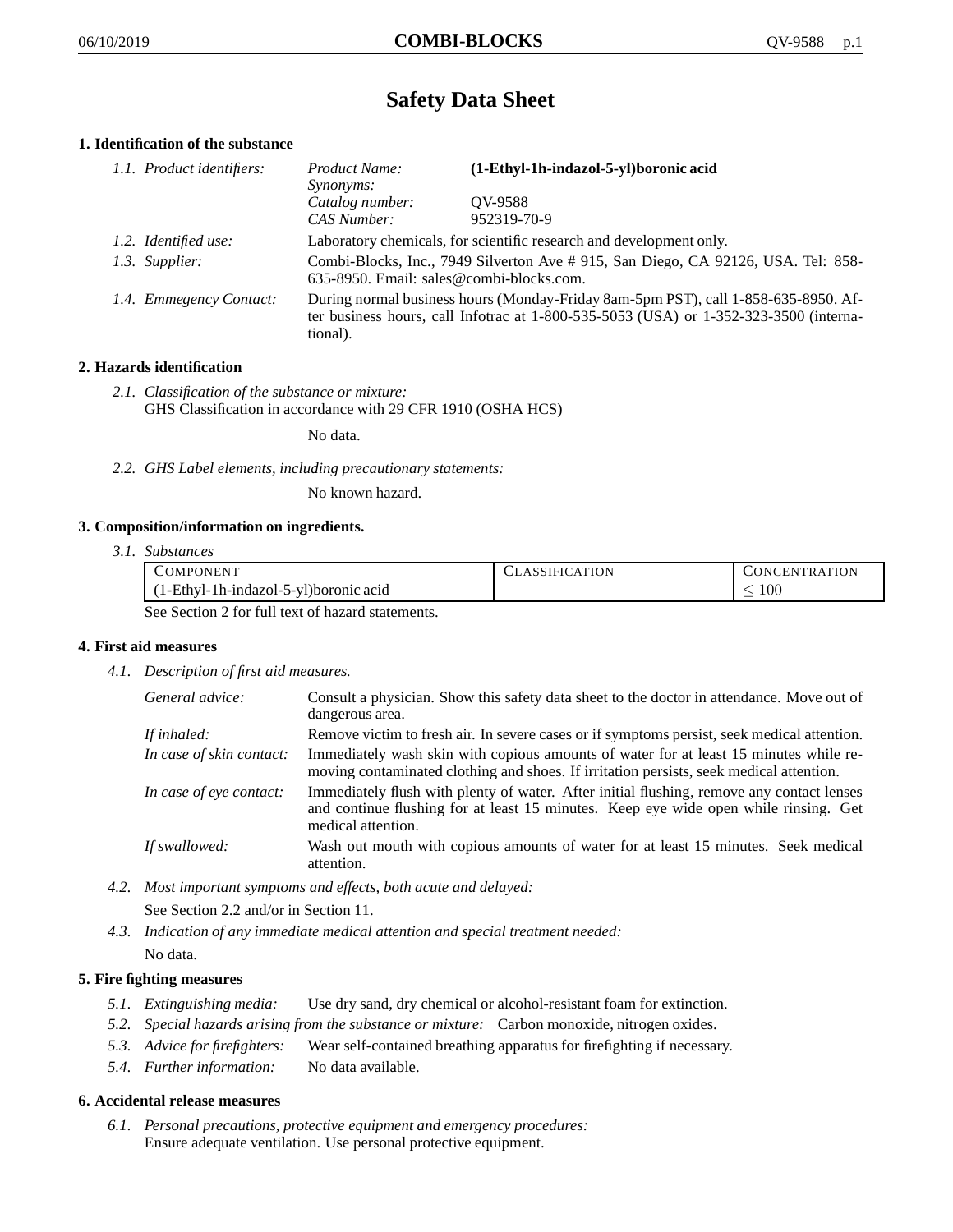- *6.2. Environmental precautions:*
	- Should not be released into the environment. See Section 12 for additional ecological information.
- *6.3. Methods and materials for containment and cleaning up:* Sweep up or vacuum up spillage and collect in suitable container for disposal.
- *6.4. Reference to other sections:* Refer to protective measures listed in Sections 8 and 13.

# **7. Handling and storage**

- *7.1. Precautions for safe handling:* Avoid contact with skin and eyes. Avoid inhalation of vapour or mist. Keep away from sources of ignition - No smoking. Take measures to prevent the build up of electrostatic charge. For precautions see section 2.2.
- *7.2. Conditions for safe storage, including any incompatibilities:* Store refrigerated. Keep container tightly closed in a dry and well-ventilated place. Containers which are opened must be carefully resealed and kept upright to prevent leakage.
- *7.3. Specific end use(s):* Laboratory chemicals, for scientific research and development only.

## **8. Exposure Controls / Personal protection**

*8.1. Control parameters:*

*Components with workplace control parameters:* Contains no substances with occupational exposure limit values. *8.2. Exposure controls:*

*Appropriate engineering controls:* Ensure that eyewash stations and safety showers are close to the workstation location. Ensure adequate ventilation, especially in confined areas.

*Personal protective equipment:*

| Eye/face protection:    | Wear appropriate protective eyeglasses or chemical safety goggles as described by OSHA's<br>eye and face protection regulations in 29 CFR 1910.133 or European Standard EN166.                                                                                                                                         |
|-------------------------|------------------------------------------------------------------------------------------------------------------------------------------------------------------------------------------------------------------------------------------------------------------------------------------------------------------------|
| Skin protection:        | Handle with gloves. Gloves must be inspected prior to use. Use proper glove removal<br>technique (without touching glove's outer surface) to avoid skin contact with this product.<br>Dispose of contaminated gloves after use in accordance with applicable laws and good<br>laboratory practices. Wash and dry hands |
| <b>Body Protection:</b> | Complete suit protecting against chemicals, Flame retardant antistatic protective clothing.,<br>The type of protective equipment must be selected according to the concentration and<br>amount of the dangerous substance at the specific workplace.                                                                   |
| Respiratory protection: |                                                                                                                                                                                                                                                                                                                        |

Control of environmental exposure: Prevent further leakage or spillage if safe to do so. Do not let product enter drains.

## **9. Physical and chemical properties**

*9.1. Information on basic physical and chemical properties*

| (a)               | Appearance:                                   | No data  |
|-------------------|-----------------------------------------------|----------|
| (b)               | Odour:                                        | No data  |
| (c)               | Odour Threshold:                              | No data  |
| (d)               | pH:                                           | No data  |
| (e)               | Melting point/freezing point:                 | No date. |
| (f)               | Initial boiling point and boiling range:      | No data  |
| (g)               | Flash point:                                  | No data  |
| (h)               | Evaporatoin rate:                             | No data  |
| (i)               | Flammability (solid, gas):                    | No data  |
| (j)               | Upper/lower flammability or explosive limits: | No data  |
| $\left( k\right)$ | Vapour pressure:                              | No data  |
| (1)               | Vapour density:                               | No data  |
| (m)               | Relative density:                             | No data  |
| (n)               | Water solubility:                             | No data  |
| $\circ$           | Partition coefficient: n-octanol/water:       | No data  |
| (p)               | Auto-ignition:                                | No data  |
| (q)               | Decomposition temperature:                    | No data  |
| (r)               | Viscosity:                                    | No data  |
| (s)               | Explosive properties:                         | No data  |
| (t)               | Oxidizing properties:                         | No data  |